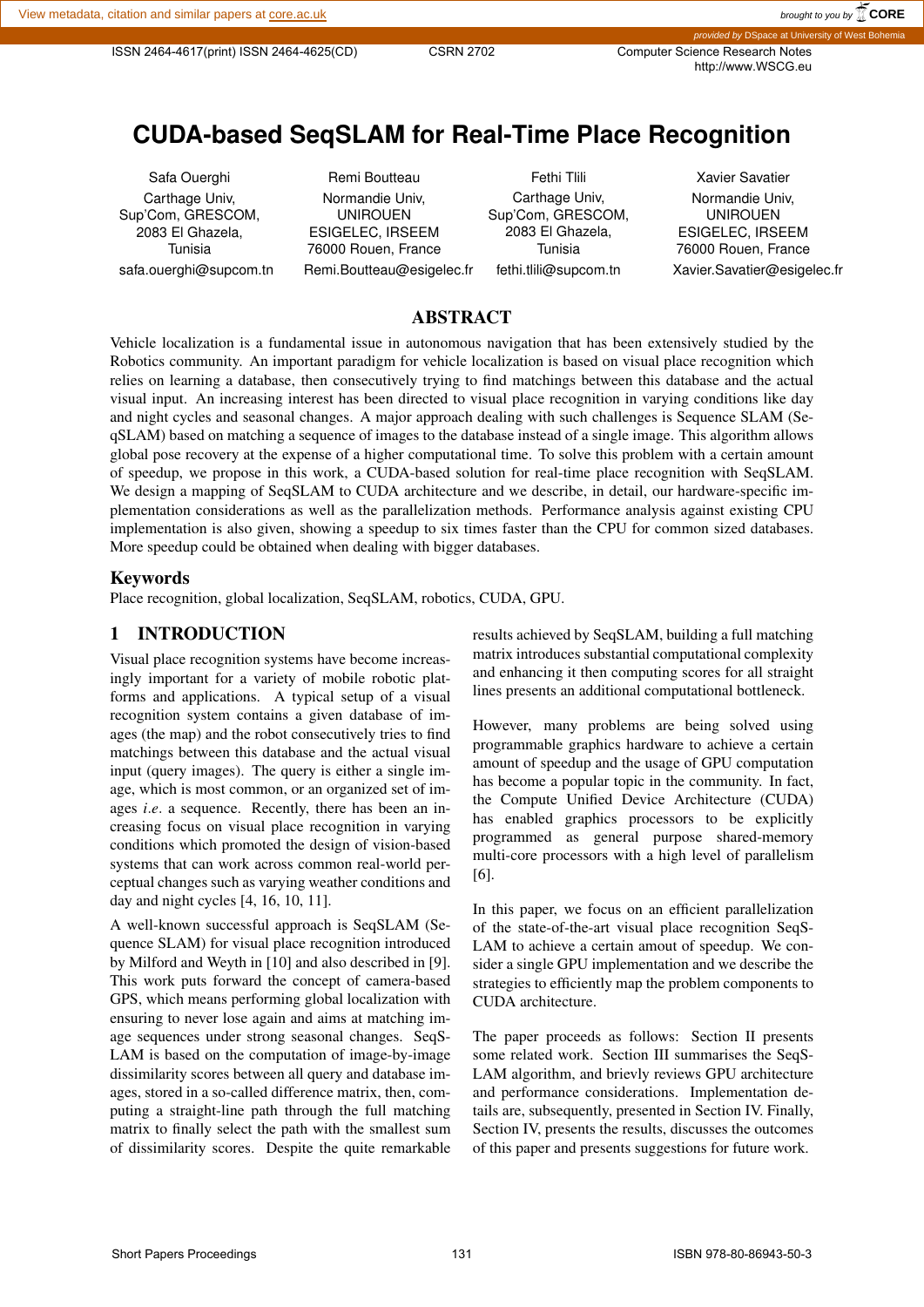# 2 RELATED WORK

Visual place recognition is a well-defined but very broad problem. State of the art techniques for visual place recognition based on features, fall generally into two categories: those that selectively extract parts of the image and those that use the whole image without a selection phase. Examples of the first category are local feature descriptors such as scale-invariant feature transforms (SIFT) [7] and speeded-up robust features (SURF) [1]. In the second category, we find global descriptors such as HOG [3] and GIST [13] that use to process the whole image regardless of its content. In fact, a considerable emphasis was placed on accelerating image descriptors for visual place recognition using CUDA GPUs that many problems are recently being solved with. In [20], Scale-invariant feature transform (SIFT) has been accelerated using CUDA GPU. Speeded-up robust features (SURF) has also been ported to CUDA to achieve a certain amount of speedup [19]. In addition, GIST and HOG global descriptors have been GPU accelerated in [18] and [15] respectively. We find, as well, another broad category of methods for visual place recognition based on a pure image retrieval. This process can be accelerated using inverted indices where image ID numbers are stored against words that appear in the image. FabMAP, a well known technique for visual place recognition along a 1000-km path [2] has relied on an inverted index with a bag-of-words model. Inverted index technique has been recently implemented on GPU demonstrating its efficiency [21]. The bag-of-words technique has also been GPU-implemented [17]. Furthermore, image retrieval systems can be enhanced by adding topological information as both FabMap and SeqSLAM do. Topological maps have in turn been improved by incorporating metric odometry information such as SMART [14] and CAT-SLAM [8]. The metric information within the topological place node can be stored as a sparse landmark map or as a dense occupancy grid map. However, dense spatial modeling has only become feasible in the past few years with the advent of GPU technology [12].

# 3 BACKGOUND

# 3.1 SeqSLAM

The SeqSLAM algorithm demonstrated impressive place recognition performance across significant condition variance such as seasonal changes and in case of low quality imagery (low resolution, low depth, and image blur). In order to increase the discriminative nature of the observation and to avoid the problem of false-positives, location is represented in SeqSLAM as a sequence of images, rather than a single image from one pose. Images are, beforehand, resolution-reduced and patch-normalised to enhance contrast. Then, SeqSLAM builds a difference matrix holding SAD (Sum of Absolute Differences) scores between all query and database image sequences. A key processing step is to normalize the image difference values within their (spatially) local image neighborhoods. Subsequently, a search for diagonals of low difference values is performed over the defined sequence length. However, SeqSLAM assumes similar speeds in repeated route traversals and negligible accelerations, limiting its performance in certain application contexts where these criteria are not met.

# 3.2 GPU architecture summary and performance considerations

NVIDIA GPUs comprise a set of SMs (Streaming Multiprocessors). Each SM consists of many SPs (Streaming Processors) and SFUs (Special Function Units), which are simple but energy-efficient processing units that execute instructions in a SIMD fashion (Single Instruction Multiple Data). The main memory of GPUs, called global memory, can be accessed from all the SPs in every SM. Furthermore, each SM has a set of registers and a small memory (shared memory). This shared memory is much faster than global memory. Each kernel is invoked by a set of threads that are grouped into thread blocks. The blocks are distributed by the hardware among the available SMs. Depending on the amount of required resources, each SM may be able to simultaneously execute several blocks. Each block has assigned an amount of shared memory that allows the exchanging of data among threads of the same block. A more detailed description of NVIDIA's GPU architecture can be found in [5]. The main important features influencing GPU performance are synchronization barriers, the trade-off between available threading and shared resources, coalescence issues in global memory access and shared memory bank conflicts.

# 4 CUDA-BASED SEQSLAM IMPLE-**MENTATION**

In this section, we present the mapping strategies of SeqSLAM to the CUDA architecture. In total, we deal with three different kernels, each having a specific launch configuration that optimizes the use of the hardware. The first kernel is dedicated to the difference matrix computation, the second to contrast enhancement of the obtained difference matrix and the last one performs route searching in order to find the best match.

# 4.1 Difference Matrix Computation

The SeqSLAM algorithm uses Sum of Absolute Differences (SAD) to compare each query image  $I_q$  from the query sequence  $\mathcal{Q} = (I_1, ..., I_Q)$  with  $Q = |\mathcal{Q}|$  to each database image  $I_D$  from the database Sequence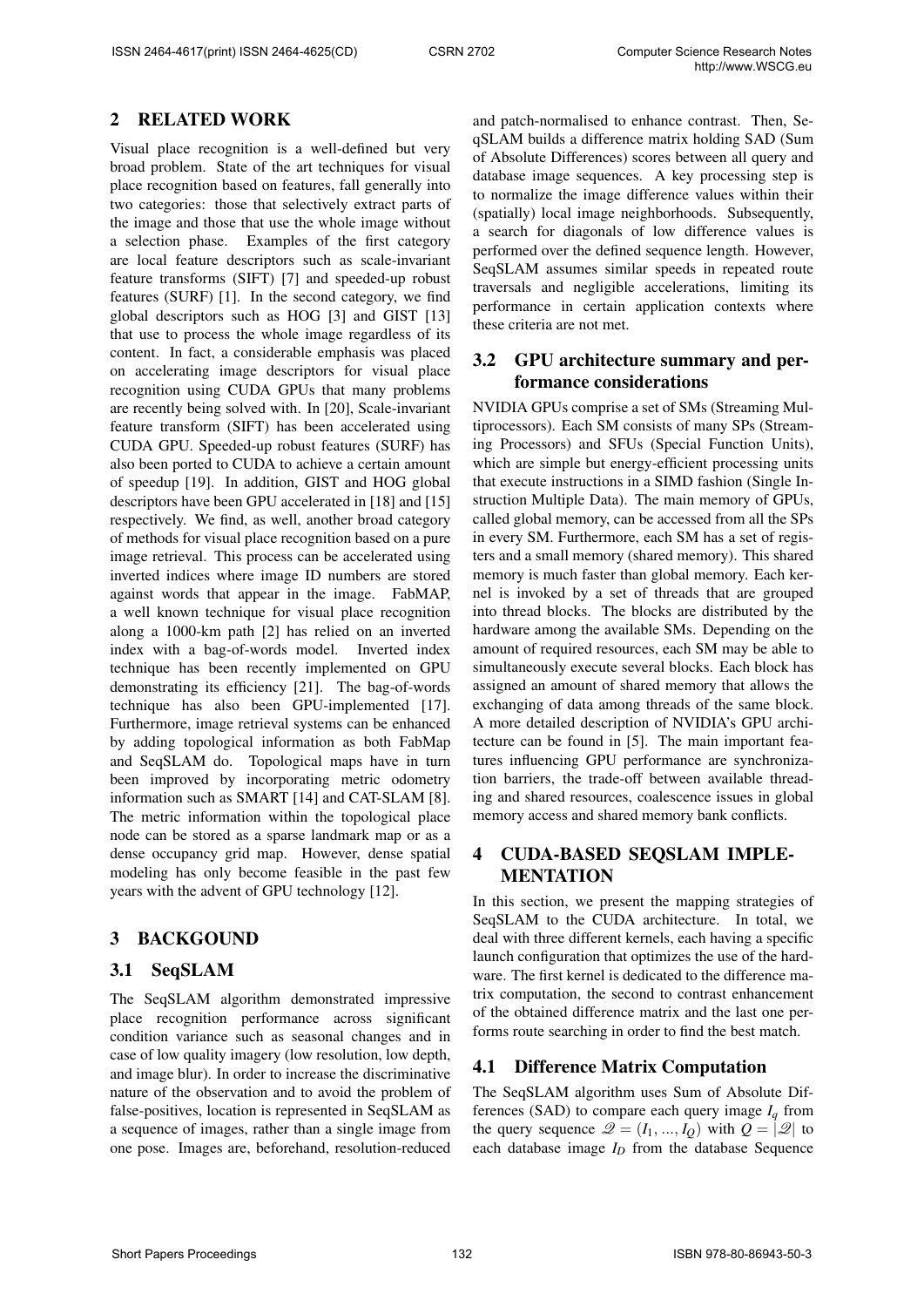$\mathscr{D} = (I_1, ..., I_D)$  with  $D = |\mathscr{D}|$  and calculates the difference score:

$$
d = \frac{1}{R_x R_y} |I_Q - I_D| \tag{1}
$$

where *d* is the difference score and  $R_x$  and  $R_y$  are the horizontal and vertical image dimensions, respectively. The difference scores are assembled into the so-called difference matrix *M* of size  $D \times Q$ .

We assume that the database and query sequences reside in the GPU's global memory as unsigned char types. In fact, database images are cropped, converted to grayscale and resolution-reduced during the preprocessing step done offline and could therefore easily fit into GPU's global memory. On another note, it has been reported in [16, 10] that, the longer the query sequences are, the more difficult is to localize the precise match of a specific frame. This stems from the fact that although longer sequences are more distinguishable, the weight of each frame decreases with the sequence length. These considerations show that both the database and the query sequences could be stored in global memory, the first at the initialization of the GPU after an offline preprocessing, and the second, online acquired, is transferred from host to GPU after preprocessing as well.

Our parallelization strategy is based on a common strategy called tiling. This strategy consists in the partition of the data into subsets called tiles, such that each tile fits into the shared memory of a block. We apply this technique to the difference matrix computation where each tile of the difference matrix is handled by a 2 dimensional block. The tiling process requires for each block to load *Tile<sup>Q</sup>* query images into shared memory and *Tile<sup>D</sup>* database images as described in Algorithm 1. Due to shared memory size limitations, we use the unsigned char type for the allocated buffers in shared memory. Although the use of 1-byte unsigned char type is not recommended in shared memory as bank conflicts occur when threads in the same half warp access the same 4 or 8 bytes wide memory banks, the limited size of shared memory imposes its use. In our implementation, we use the buit-in type *uchar1* denoting an unsigned char. We empirically adjust the pair *(Tile<sub>D</sub>, Tile<sub>O</sub>*) through a *time* vs *(Tile<sub>D</sub>, Tile<sub>O</sub>*) evaluation. The best performance, overall, was achieved by  $(Tile_D, Tile_O) = (4, 4).$ 

# 4.2 Difference Matrix Contrast Enhancement

After creating a difference matrix comparing all previously seen locations to each other using SAD scores, SeqSLAM employs local neighbourhood normalisation to remove biases from lighting variations between route traversals. Each element *M<sup>i</sup>* in the difference matrix *M*

```
input : \mathscr{D}, \mathscr{Q}output: Difference Matrix M
\qquad__shared \qquad uchar1 Buf_D[Tile_D \times R_x \times R_y];\qquad_shared \qquad uchar1 \frac{Buf_0}{Tile_0 \times R_x \times R_y};
\_\_shared\_int temp[R_x \times R_y/2], M_t[Tile_D \times Tile_Q];blockIdx.x \leftarrow B_x, blockIdx.y \leftarrow B_y;s_d ← min(Tile<sub>D</sub>,D−B<sub>x</sub> × Tile<sub>D</sub>);
sq ← min(TileQ,D−By ×TileQ);
threadIdx.x ← Idx, Dim ← R_x \times R_y;
for i \leftarrow I dx to s_d \times Dim do
      Buf_D[i] \leftarrow \mathscr{D}[i + B_x \times TitleD \times Dim];i \leftarrow i + 8 \times \text{warpSize};
end
synchronise the threads ;
for i \leftarrow I dx to s_q \times Dim do
     Buf_O[i] \leftarrow \mathcal{Q}[i + B_v \times TileD \times Dim];i \leftarrow i + 8 \times \text{warpSize};
end
 synchronise the threads ;
for i \leftarrow 0 to s_d do
     for j \leftarrow 0 to s_a do
            Initialize temp ;
            for k ← Idx to Dim do
                 id \leftarrow mod(k, 8 \times WarpiSize);temp[id] \leftarrow temp[id] + |Buf_D[i \times Dim +k<sup>|</sup> − Buf<sup>Q</sup></sub>j × Dim + k<sup>|</sup>|;
                 i \leftarrow i + 8 \times \text{warpSize};
            end
             synchronise the threads ;
            M_t[i \times s_q + j] \leftarrow \text{Reduction}(temp);end
end
 synchronise the threads ;
 Copy Mt
to global memory;
```
Algorithm 1: Parallel difference matrix computation

is normalised within a fixed range *l* by subtracting the local mean and dividing by the local standard deviation to enhance the local matching contrast. This process gives the new difference matrix  $\hat{M}$ :

$$
\hat{M}_i = \frac{M_i - \bar{M}_l}{\sigma_l} \tag{2}
$$

where  $\bar{M}_l$  is the local mean and  $\sigma_l$  is the local standard deviation, in a range *l* templates around template *i*.

We apply, as well, the tiling technique to enhance the previously calculated difference matrix, stored in global memory in a row major order. The tile size is fixed to  $Tile \times Q$ . The threads within each block handle the computation of a tile and are designed to be two-dimensional. In our design, each block of index *0<blockIdx.x<gridDim.x-1* will load *Tile*+*l* of *M*. The blocks handling the border tiles, *i.e. block<sup>0</sup>* and  $block_{gridDim.x-I}$  only load  $Tile + \frac{1}{2}l$ .

The cuda kernel begins with loading a tile of *M* into a preallocated shared memory of size  $(Tile+1) \times Q$ .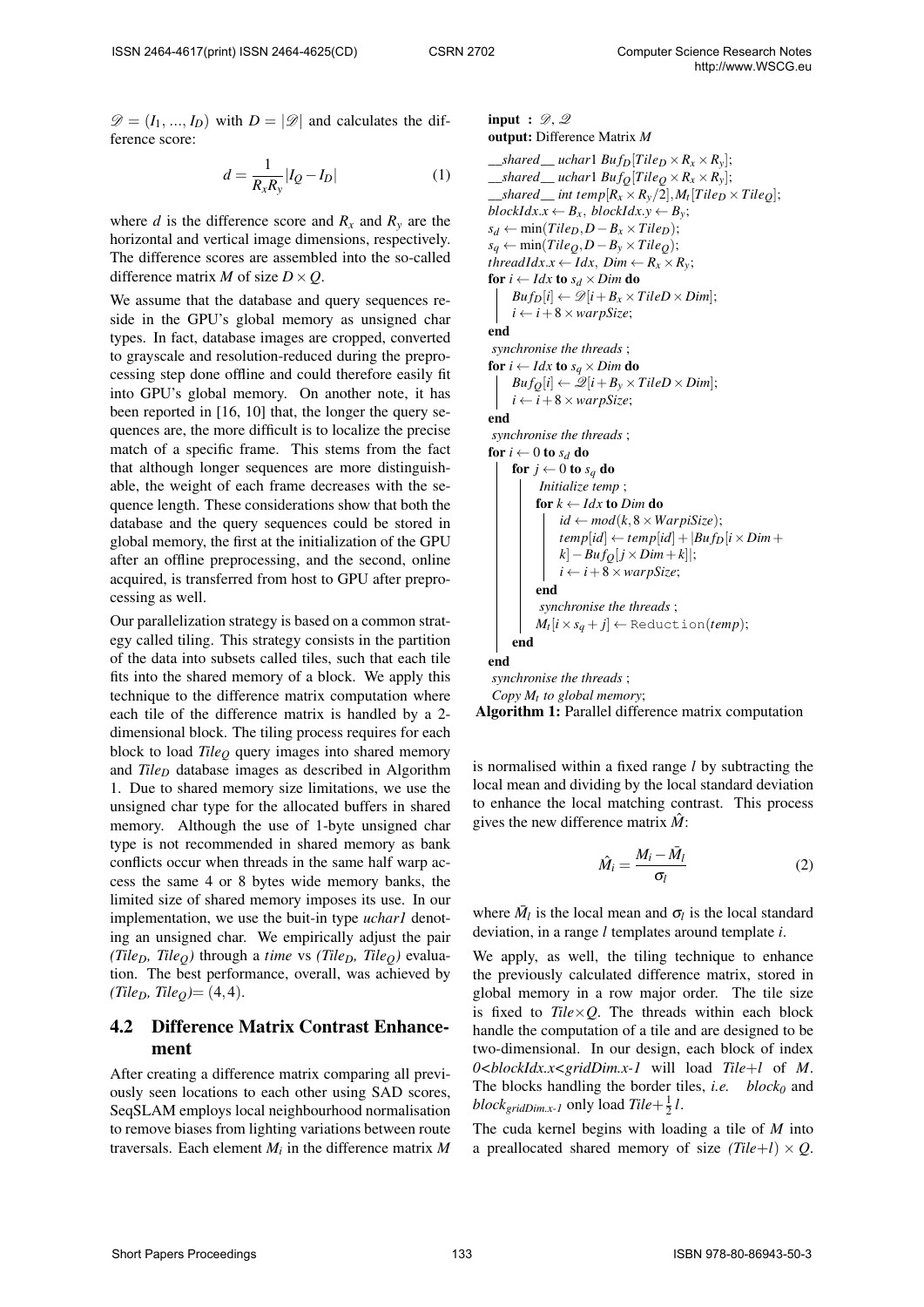Next, the computation of *Q* means for *Tile* rows of the enhanced  $\hat{M}$  is handled by  $Q \times Tile$  threads where *threadIdx.x<Tile* and *threadIdx.y<Q*. Each thread sums  $(1+l)$  values of *M* in a column where the y-coordinate is *threadIdx.y* and the x-coordinate starts from *threadIdx.x* to finally divide the sum by the number of values summed up *i.e.*,  $(1 + l)$ . After the kernel has finished computing the means, threads are synchronised to subsequently perform the computation of standard deviations the same way they did for the means computation thus described using the formula of standard deviation and the means already calculated. However, border tiles handled by *blockIdx.x=0* and *blockIdx.x=gridDim.x-1* are special cases. In this way, for the first block, if *threadIdx.x* $\leq \frac{1}{2}$ *l* the local neighbourhood would be below  $(1 + l)$  and have thus to adapt its range with each row of  $\hat{M}$ , *i.e.* each *threadIdx.x*. The same principle applies to the last block. If *threaIdx.x* $\geq \frac{1}{2}$ *l* the range has to be adapted as well. In our implementation, we compute the range for each thread using thread registers. Finally, each block writes in column major the tile of  $\dot{M}$  to global memory. Implementation details thus described are presented in Algorithm 2. However, we only describe the *means* computation given that the same principle applies to standard deviations computation. The final straightforward step is also not presented and it consists in substracting the *mean* and dividing by the *standard deviation* each element  $M_i$  to obtain  $\hat{M}_i$ .

## 4.3 Route Searching

The inputs to the localization algorithm are the query sequence locally acquired and the database Sequence that serves as the visual memory of the robot. The algorithm attempts to find a subsequence of equal length in the database that is the most similar to all regarded subsequences. This is performed by building the image difference matrix as stated above, contrast enhancing it and then searching for the minimizing sub-route referring to connected regions of low difference in the difference matrix resembling to lines shapes. This process is presented in Figure 1 where, for each starting search position in left column (marked by a green dot), a range of slopes is traversed (highlighted by the semi-transparent green area) modelizing possible other sub-routes that will be traversed for other slopes. For each matrix entry that is traversed during a sub-route traversal, its difference value is added to an accumulative value that is initialized with zero in the beginning. This value is called sub-route score. Since there is a range of possible slopes for each starting point there is an equal number of scores for each sub-route starting point. When all scores are calculated for one starting point the minimal score of them is selected. Finally, the sub-route with the smallest score and the second smallest score are used to compute the best database matching to the input query sequence.

input : Difference Matrix *M*, *l*

output: Enhanced Difference Matrix *M*ˆ

 $\hat{M}_{sh}[Tile][Q], M_{sh}[l+Tile][Q];$ \_\_*shared*\_\_ *Mean*[*Tile*][*Q*]; *Initialize Msh to* 0;  $Idx \leftarrow \text{threadIdx.x}, \text{Idy} \leftarrow \text{threadIdx.y},$  $B_{id} \leftarrow blockIdx.x, grid \leftarrow gridDim.x;$  $a \leftarrow \max(0, Tile \times Bl_{id} - \frac{1}{2}l);$  $b \leftarrow \min(D, Title \times Bl_{id} + (Tile - 1) + \frac{1}{2}l);$ *if*  $Idx$  ≤ *b* − *a* and  $Idy$  ≤ *O* then  $M_{sh}[Idx][Idx]$  ← *M*[ $a+Idx][Idy$ ]; end *synchronise the threads* ; if  $(Idx \le Q)$  and  $(Idy < Tile)$  and  $(B_{id} = 0)$  then  $a \leftarrow \max(0, Idx - \frac{1}{2}l);$  $b \leftarrow \min(1+l, 1+Idx+\frac{1}{2}l);$  $Mean[Idx][Idx] \leftarrow \frac{1}{b} \cdot \sum_{i=0}^{b} M_{sh}[a+i][Idy];$ end *synchronise the threads* ; if  $(Idx \le Q)$  and  $(Idy <$  *Tile*) and  $(0 < B_{id} <$  *grid*) then  $Mean[Idx][Idy] \leftarrow \frac{1}{1+l} \cdot \sum_{i=0}^{1+l} M_{sh}[Idx + i][Idy];$ end *synchronise the threads* ; **if**  $(Idx \le Q)$  and  $(Idy < Tile)$  and  $(B_{id} = grid - 1)$  then  $b \leftarrow (1 + \frac{1}{2}l) + \min(D - B_{id} \times Tile - 1 - Idx, \frac{1}{2}l);$  $Mean[Idx][Idy] \leftarrow \frac{1}{b} \cdot \sum_{i=0}^{1+l} M_{sh}[Idx + i][Idy];$ 

end

*synchronise the threads* ;

Algorithm 2: Parallel mean computation for Difference Matrix contrast enhancement

|          | Query |  |  |
|----------|-------|--|--|
|          |       |  |  |
|          |       |  |  |
|          |       |  |  |
| Database |       |  |  |
|          |       |  |  |
|          |       |  |  |
|          |       |  |  |
|          |       |  |  |
|          |       |  |  |

Figure 1: Minimal slope search in the difference matrix.

One of the main important features influencing GPU performance is coalescence issues in global memory access. However, subroute scores computation require multiple non coalesced global memory accesses (to sum up values in diagonals). We hence aim to design a novel subroute score computation that enables coalesced accesses.

One common solution to coalescence issues is the use of shared memory to load data from global memory in a coalesced fashion, then, have contiguous threads stride through it. Unlike global memory, there is no penalty for strided access in shared memory especially when there is no bank conflict. We assume that the difference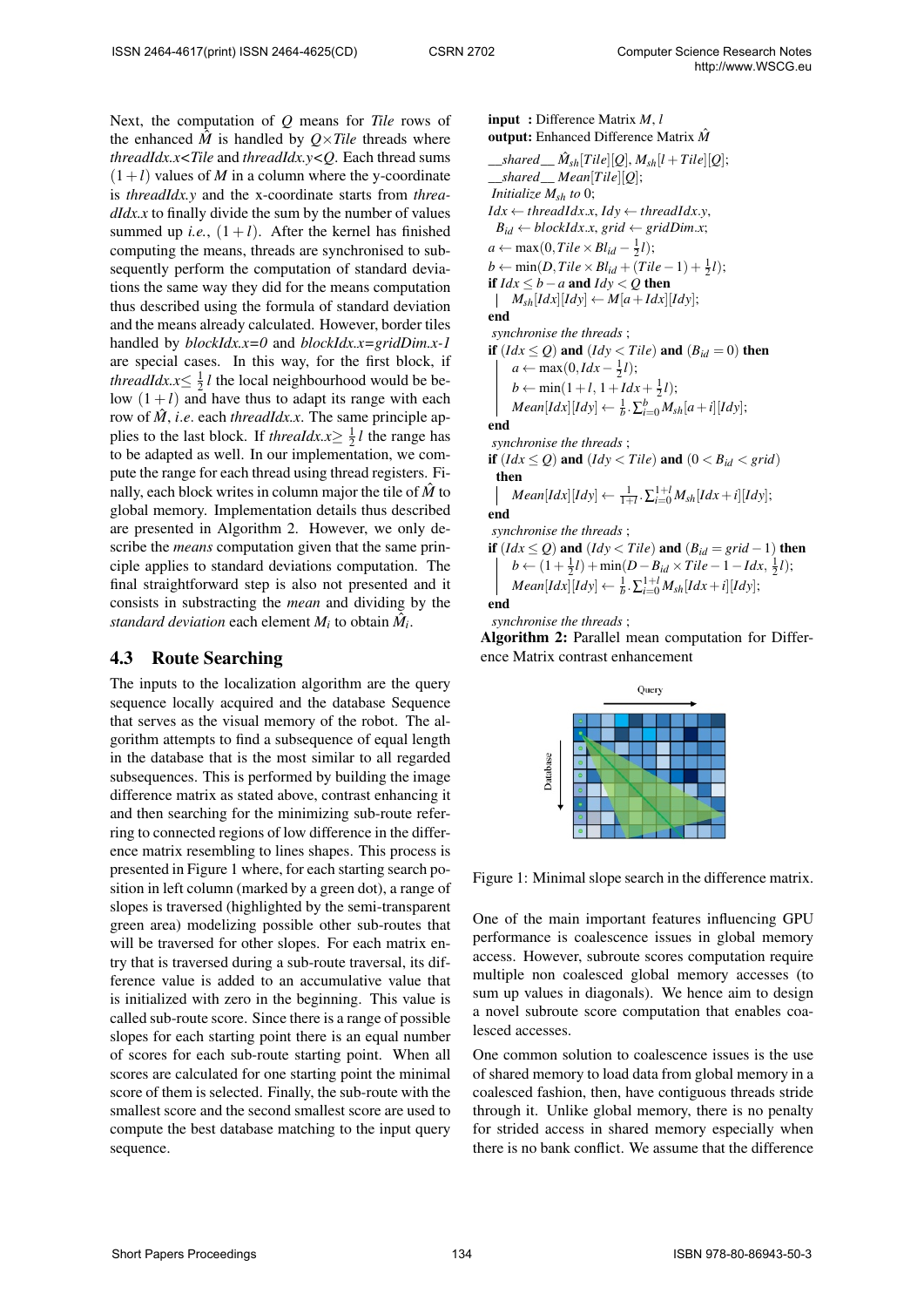matrix sizes are bigger than the shared memory of a single block, which would be the case for the majority of real applications. It is also worth noting that depending on the database size is not a limiting factor in our implementation as the whole process of SeqSLAM is based on a learning phase where several learnable parameters have to be tuned.

We present our design using the mapping vector technique that assigns CUDA ressources including blocks, threads and registers to SeqSLAM data. We will first begin with presenting the global memory mapping vector followed by the SM mapping vector. The main structure of SeqSLAM; the difference Matrix *M* of size  $D \times Q$ , is stored in global memory in a column major order according to the following mapping vector:

$$
\underbrace{[M_0 M_1 \dots M_{D-1} \underbrace{M_D M_{D+1} \dots M_{2D-1}}_{\text{col 1}}}_{\text{col 1}} \dots \underbrace{M_{D(Q-1)-1} \dots M_{DQ-1}]}_{\text{col Q-1}}
$$
\n(3)

This means that columns of size *D* are contiguously stored in global memory. Hence  $M(0,0)$  starts at location 0,  $M(0,1)$  at location *D* and  $M(i, j)$  at location  $j \times D + i$ .

The proposed mapping vector of data on the *SM* ressources is the following:

$$
[M_0, ..., M_{2D-1}, M_{2D}, ..., M_{4D-1}, ..., M_{2 \times i \times D}, ..., M_{2 \times (i+1) \times D-1},
$$
  
\nblock 1  
\nblock 1  
\nblock 1  
\nblock 0  
\nblock 0  
\nblock 0  
\nblock 1  
\nblock 2  
\nblock 1  
\nblock 2  
\nblock 2  
\nblock 1  
\nblock 2  
\nblock 2  
\nblock 1  
\nblock 2  
\nblock 1  
\nblock 2  
\nblock 1  
\nblock 2  
\nblock 1  
\nblock 2  
\nblock 1  
\nblock 2  
\nblock 1  
\nblock 2  
\nblock 1  
\nblock 2  
\nblock 1  
\nblock 2  
\nbrace 1  
\nbrace 2  
\nbrace 1  
\nbrace 2  
\nbrace 1  
\nbrace 2  
\nbrace 1  
\nbrace 2  
\nbrace 1  
\nbrace 2  
\nbrace 1  
\nbrace 2  
\nbrace 1  
\nbrace 2  
\nbrace 1  
\nbrace 2  
\nbrace 2  
\nbrace 1  
\nbrace 2  
\nbrace 2  
\nbrace 2  
\nbrace 2  
\nbrace 2  
\nbrace 2  
\nbrace 2  
\nbrace 2  
\nbrace 2  
\nbrace 2  
\nbrace 2  
\nbrace 2  
\nbrace 2  
\nbrace 2  
\nbrace 2  
\nbrace 2  
\nbrace 2  
\nbrace 2  
\nbrace 2  
\nbrace 2  
\nbrace 2  
\nbrace 2  
\nbrace 2  
\nbrace 2  
\nbrace 2  
\nbrace 2  
\nbrace 2  
\nbrace 2  
\nbrace 2  
\nbrace 2  
\nbrace 2  
\nbrace 2  
\nbrace 2  
\nbrace 2  
\nbrace 2  
\nbrace 2  
\nbrace 2  
\nbrace 2  
\nbrace 2  
\nbrace 2  
\nbrace 2  
\nbrace 2  
\nbrace 2  
\nbrace 2  
\nbrace 2  
\nbrace 2  
\nbrace 2  
\nbrace 2  
\nbrace 2  
\nbrace 2  
\nbrace 2  
\nbrace 2  
\nbrace 2  
\nbrace 2  
\nbrace 2  
\nbrace 2  
\nbrace 2  
\nbrace 2  
\nbrace 2  
\nbrace 2  
\nbrace 2  
\nbrace 2  
\nbrace 2  
\nbrace 2  
\nbrace 2  
\nbrace 2  
\nbrace 2  
\nbrace 2  
\nbrace 2

This means that each block *i* performs a coalesced memory access to global memory in order to load data from location  $2 \times i \times D$  to location  $2 \times (i+1) \times D - 1$ into its shared memory which is equivalent to 2 columns of the difference Matrix *M*. The last block of index *blockIdx.x* =  $ceil(Q/2)$  loads the remaining columns which would be either two if  $MOD(Q,2) = 0$ or only one column if not. Thus, a total number of  $ceil(Q/2) + 1$  one-dimensional blocks is used in the launch configuration of the kernel and 4 warps of threads per block.

As shown in Algorithm 3, the function of each block is, therefore, to compute a subscore for each sub-route where the used values are only strided by *D*+*offset* with *offset*∈ {0,1,2}. Within a block, the subscore of a given sub-route for all slope possibilities is handled by a thread. We note that simultaneous accesses of threads within a block to shared memory are done to consecutive values, *i*.*e*. a column of the matrix *M* to minimize bank conflicts. As only 4 *warps* are used per block,  $128 \times k$  subscores are computed in parallel by the active threads, where *k* designs the number of slope possibilities. The process is, hence, repeated  $(1 + floor(D/128))$  times to account for the *D* possible subroutes. The  $128 \times k$  subscores are then written to global memory via an *atomicAdd* between the active blocks. We note that the *atomicAdd* is done inside the loop due to the limited size of shared memory and only 128×*k* floats are allocated for *Scores* vector. The final Score for each sub-route would be equal to the sum of the calculated subscores for the slope possibility *k*.

#### 5 RESULTS

In this section, we describe the conducted experiments to evaluate the performance of porting SeqSLAM to CUDA GPU. We will first begin with exposing the experimental setup, then, discuss the performance expressed in terms of timing of our implementation versus exsisting CPU implementation.

#### 5.1 Experimental Setup

For the experiments described in the following, we extracted still frames from the original video of the Nordland dataset<sup>1</sup>, downsampled them to  $64 \times 32$  and converted them into grayscale. It is worth noting that in related litterature, the downscaling was  $64 \times 32$  for not only the Nordland dataset, but also the Alderley<sup>2</sup>. The downscaling was even greater for other datasets such as the Nurburgring dataset, equal to  $32 \times 24$  and the approach of SeqSLAM is fundamentally based on important downscaling ratios.

Furthermore, all the data reside in the GPU device memory at the beginning of each test, so there are no data transfers to CPU during the benchmarks to prevent interactions with other factors in the study. The performance of the experiments for Parallel SeqSLAM is measured in time *t* in *milliseconds*(*ms*). The system on which our implementation was evaluated is equipped with an i7 CPU running at up to 3.5 GHz, the intel i7 CORE. The CUDA device is an NVIDIA GeForce GTX 850M running at 876 MHz with 4096 MB of GDDR5 device memory. The evaluation has been performed with CUDA version 7.5 integrated with VisualStudio 2012. At the first execution of SeqSLAM, memory allocations have to be performed. This is required only once and takes about 10*ms*. All the experiments were run for 5 database sequence lengths as presented in Table 1. Morever, 3 query sequences were used with 3 different lengths as presented in Table 2. As stated before, database sequences were obtained using the open-Source Code Openseq $SLAM<sup>3</sup>$  by varying the parameter *imageSkip*. However, the CPU-based code used

http://nrkbeta.no/2013/01/15/nordlandsbanen-minute-byminute-season-by-season/

<sup>2</sup> https://wiki.qut.edu.au/display/cyphy/ Michael+Milford+Datasets+and+Downloads

<sup>3</sup> https://openslam.org/openseqslam.html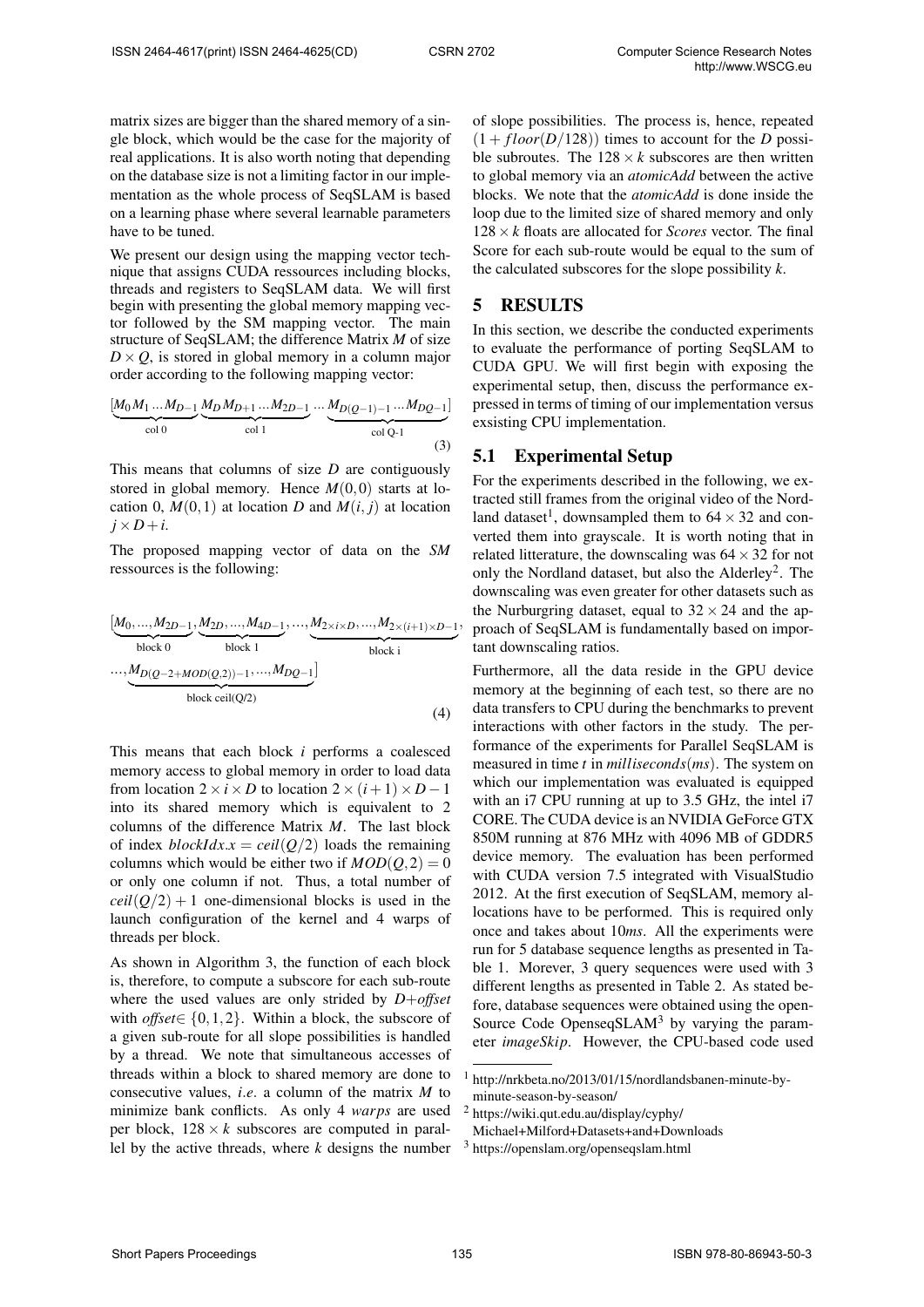$\text{input}: \hat{M}, \text{mov}_{\text{min}}, \text{mov}_{\text{max}}$ output: *Matchindex*, *Matchscore*  $slopes \leftarrow mov_{max} - mov_{min} + 1;$  $Idx \leftarrow \text{threadIdx.x}$ ;  $B_{id} \leftarrow blockIdx.x;$ \_\_*shared*\_\_ *Icremindices*[*slopes*][*Q*],*Score*[*slopes*][*Q*];  $\_shared$  *Buffer*[2 × *D*], *Score*[*D*][128]; if  $Idx = 0$  then  $Slopes \leftarrow FindSlope Possibilities(mov_{min}, mov_{max});$  $Icrem_{indices} \leftarrow Slopelndices(Slopes);$ end *synchronise the threads* ; for  $i \leftarrow Idx + 2 \times D \times B_{id}$  to  $2 \times D \times (1 + B_{id})$  do  $Buffer[i-2\times D\times B_{id}] \leftarrow \hat{M}[i];$  $i \leftarrow i + 4 \times \text{warpSize}$ ; end *synchronise the threads* ; for  $s \leftarrow Idx$  to *D* do *intindices*[*slopes*][*Q*]; for  $i \leftarrow 0$  to *slopes* do for  $j \leftarrow 0$  to  $Q$  do  $indices[i][j] \leftarrow j \times D + s + j$  $min(Icrem_{indices}[i \times Q + j], D - s);$ end end *synchronise the threads* ; for  $i \leftarrow 0$  to *slopes* do *sum*  $\leftarrow$  0; for  $j \leftarrow$  0 to 2 do  $index \leftarrow indices[i][j+2 \times B_{id}];$  $sum \leftarrow sum + Buffer[index - 2 \times D \times B_{id}];$ end  $Subscore[i][mod(s, 128)] \leftarrow sum;$ end *synchronise the threads* ; atomicAdd of Subscore in Temp of size *D*×*slopes* in global memory;  $s \leftarrow s + 4 \times \text{warpSize}$ ; end  $Idx \leftarrow \text{threadIdx.x} \times \text{blockDim.x} + \text{blockIdx.x}$ ; for  $k \leftarrow I dx$  to *D* do  $Score[k] \leftarrow MinOverSlopes(Temp);$  $k \leftarrow k + blockDim.x \times gridDim.x;$ end *synchronise the threads* ; *min*1 ← FindMinWithShuffle(*Score*);  $index_1 \leftarrow \text{FindIndexOfMin}(min_1);$ *Set values in Score around min*<sup>1</sup> *of radius Rwindow to max machine value*; *min*2 ← FindMinWithShuffle(*Score*); *Match*<sub>index</sub>  $\leftarrow$  *index*<sub>1</sub> ;

 $Match<sub>score</sub> ← min<sub>1</sub>/min<sub>2</sub>;$ 

Algorithm 3: Parallel Route Searching

in benchmarking is a C++/OpenCV port of OpenSeqS-LAM<sup> $4$ </sup>.

| Database       | Database Seq Length | imageSkip |
|----------------|---------------------|-----------|
| D1             | 714                 | 50        |
| D <sub>2</sub> | 1428                | 25        |
| D <sub>3</sub> | 2747                | 13        |
| D4             | 3570                |           |
| D5             | 5100                |           |

Table 1: Database Sequences

| Query   | Query Seq Length |
|---------|------------------|
| query 1 |                  |
| query 2 | 20               |
| query 3 | 32               |

Table 2: Query Sequences

# 5.2 CUDA based implementation vs CPU based implementation

#### *5.2.1 Difference Matrix Computation timing*

In the first experiment, we measured the execution time of difference matrix computation kernel using the query and the database sequences presented in Table 1 and Table 2 respectively. We selected the pair  $(Tile_D, Tile_Q) = (4, 4)$ . The evaluation is depicted in Figure 2 for *query* = 32 showing an increasingly important speedup of CUDA-based parallel SeqSLAM with the database sequence length. The speedup is averaged at 4×.



Figure 2: Difference matrix computaion.

#### *5.2.2 Difference Matrix Enhancement timing*

We subsequently evaluated the performance of parallel SeqSLAM contrast enhancement over Sequential contrast enhancement. The optimal tile selected is *Tile* = 20 and the performance for both sequential and parallel implementations is presented in Figure 3 for *query* = 32. The obtained speedup exceeds  $16 \times$  for D1 and almost  $13 \times$  for D5. Overall, a good speedup was shown with parallel seqSLAM averaged at  $14\times$ .

<sup>4</sup> https://github.com/subokita/OpenSeqSLAM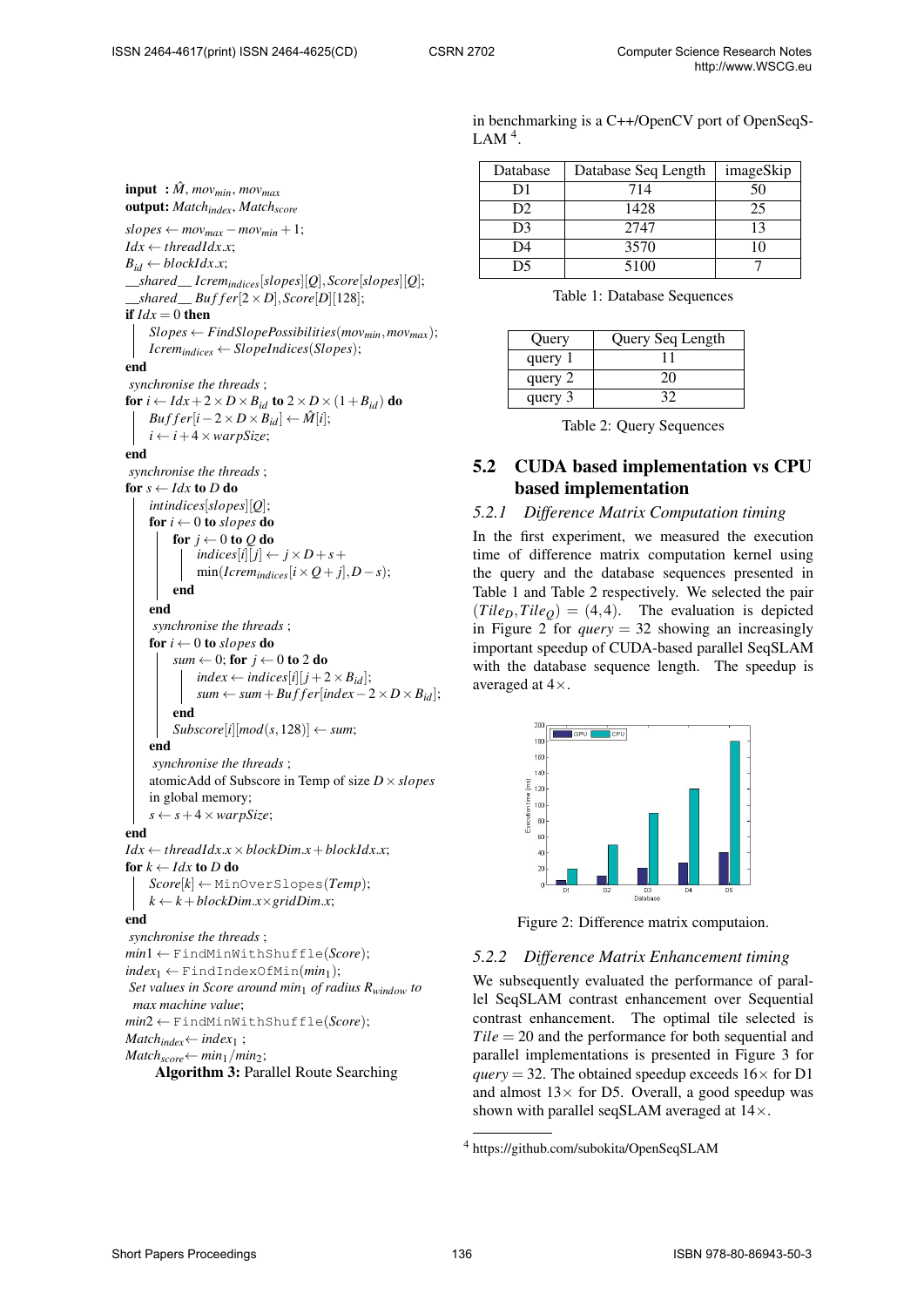

Figure 3: Difference matrix enhancement.

#### *5.2.3 Route searching timing*

The third experiment was dedicated to the comparison of the Route searching execution time for both CPUbased and CUDA GPU- based implementations. The speedup of GPU over CPU is clearly visible averaged at almost  $6\times$  for the datasets used in the evaluation and is depicted in Figure 4 for *query* = 32. An interesting point is that the route searching is not a botteleneck for CPU when attempting to localize a single image using a short query sequence as recommended. However, we aim to design a GPU only solution and a good speedup was though shown.



Figure 4: Route searching.

#### *5.2.4 Performance anlalysis of CUDA based SeqSLAM*

In Figure 5, we show the performance results of parallel SeqSLAM using a CUDA GPU. Firstly, in Figure 5a, we compare the mean computation time of CPU and GPU implementations, for the different database and query sequences used in this evaluation. We show a computation time even more important for CPU reaching 298*ms* for *D*5 and *query*3 against 51*ms* for GPU. In figure 5b we demonstrate that the speedup is about  $6 \times$ compared to the CPU implementation.

#### 5.3 Discussion

A special feature of the Nordland dataset is that the viewpoint for the database and query sequences is exactly the same. The camera has only one degree of



Figure 5: Performance of CUDA based SeqSLAM.

freedom along its track and corresponding images from two traverses in different conditions overlap almost perfectly. This condition is only met for certain applications where the camera has only one degree of freedom and SeqSLAM remains a major approach from which many recent approaches are being built upon. Hence, since our aim is to enhance timing and not localization precision, we have relied on the Nordland dataset images as input for different database and query sequences sizes. Furthermore, we aimed to design a GPU only solution as in a real application for a robotic platform, several modules are required and we can put some tasks that do not depend on the results of the kernel on the CPU while the GPU is executing a different task in order to achieve a better performance and reduce the hardware complexity. In fact, this is possible thanks to the asynchronous execution feature between the CPU and the GPU of CUDA systems meaning that the control returns to the CPU immediately after the kernel is launched.

### 6 CONCLUSION

In this paper, we have proposed a parallel CUDA GPU based implementation of Sequence SLAM (SeqSLAM) for visual place recognition. SeqSLAM is a well-known successful approach for mobile localization and place recognition in varying conditions like seasonal changes and day and night cycles when certain conditions are met. Our parallelization method was based on the allocation of the three major steps of the approach to three GPU kernels, each of which with a specific launch